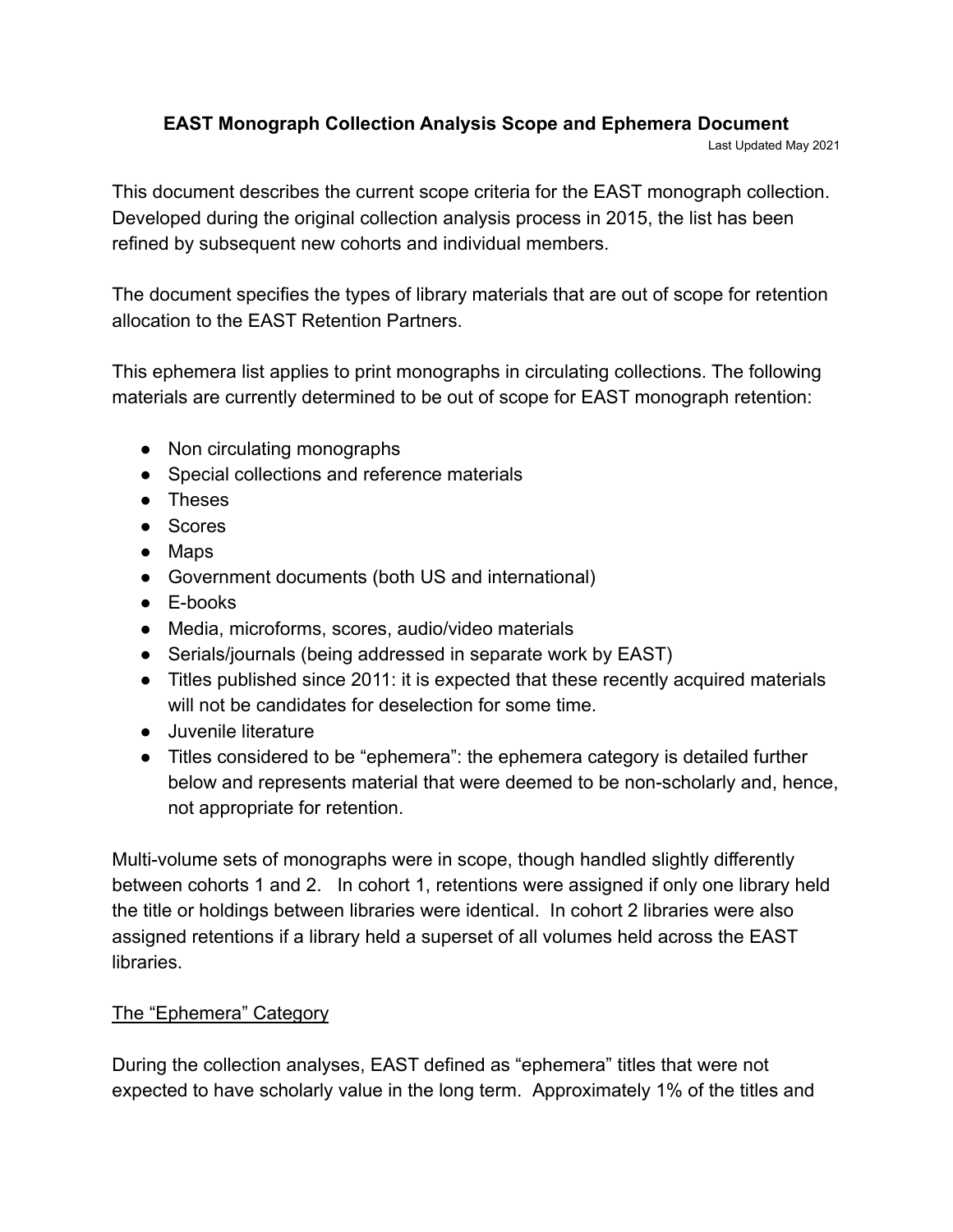holdings in the EAST collective collection were tagged as "ephemera" and not considered for retention. This includes titles whose MARC records contained the following keywords or phrases in the title:

- Test prep
- LSAT
- GMAT
- MCAT
- GRE
- CLEP
- Civil Service Test
- Civil Service Exam
- PCAT
- TOEFL
- For Dummies
- Complete Idiot's Guide
- Better Homes and Gardens
- McCall's

In addition, the ephemera designation was made for titles that contain the following keywords or phrases in the publisher field:

- Abacus Software
- Abdo
- Ace
- Addison[-]Wesley
- Adobe Press
- Adobe Systems
- ALA editions
- Aladdin Mix
- Alpha Books (Idiot's guides)
- American Girl/Pleasant Company
- Amicus
- Apple Computer
- Apple Paperbacks
- Applesauce
- Arco (test prep)
- AuthorHouse (self publisher)
- Avalon
- Baedeker
- Ballantine
- Bantam
- Barnes & Noble Press (self publisher)
- Barron's Educational Series (test prep)
- Barrons
- Bearport
- Beach Tree Chapter Books (paperback imprint)
- Bellwether Media
- Benchmark
- Bernan Press
- Betterway **Publications**
- Black & Decker (Cool Springers)
- Bloom's (both Infobase imprints)
- Blue Apple
- Bluefire (Random House Children's paperback imprint)
- Blurb (self publisher)
- Bradt
- Brady
	- Communications
- Britannica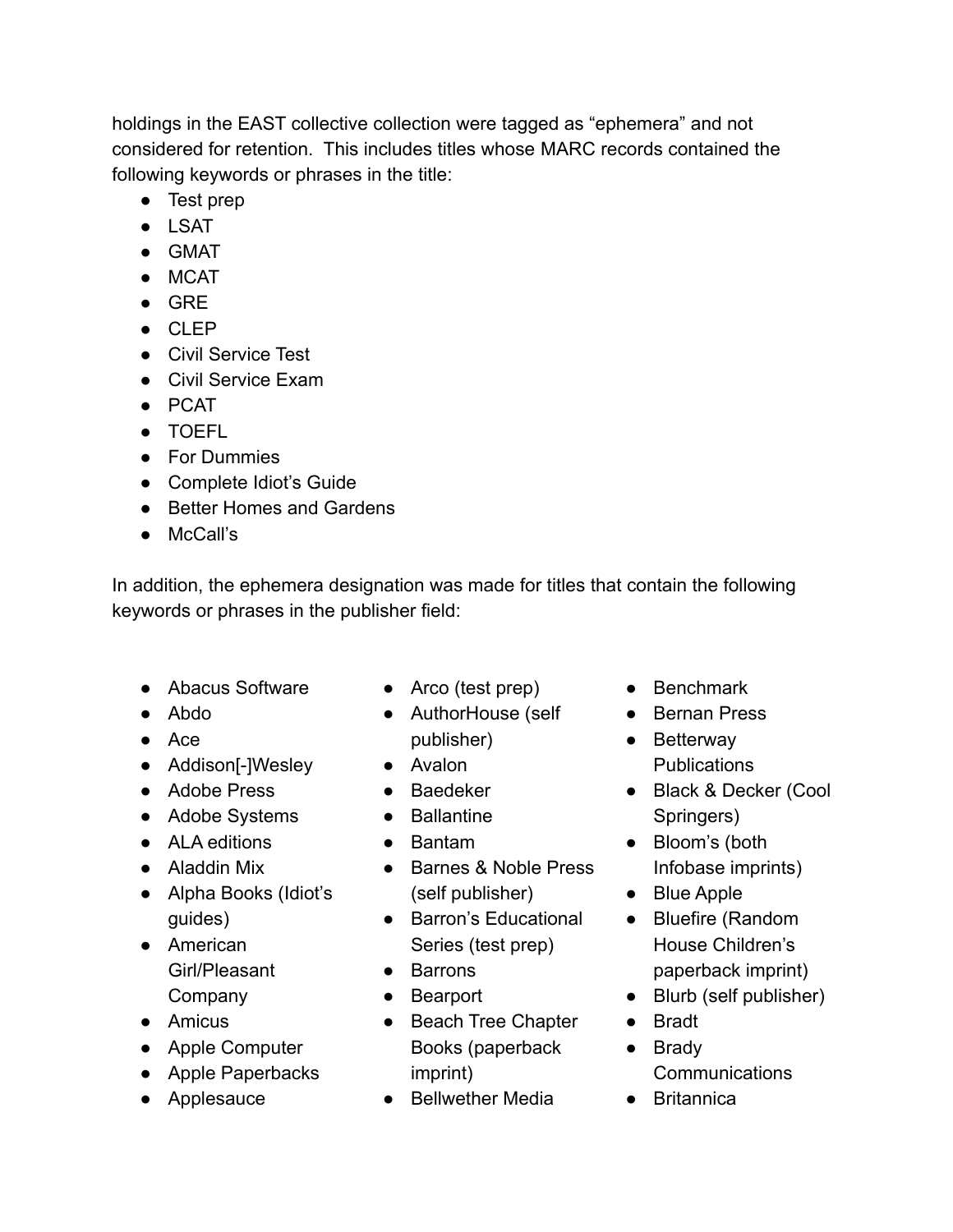- Brooks/Cole
- Brown Bear Books
- Burke Publishing
- Byte Books
- Candy Apple Books (paperback imprint)
- Capstone
- Carolrhoda
- Cavendish Square
- Cengage
- Cherry Lake
- Cherrytree
- Child's World
- Children's Press
- Chilton Books
- Chooseco
- Cliffs Notes and Cliff's **Notes**
- compass Point
- Computer Science Press
- Consumer Reports
- Corgi Books (Penguin paperback imprint)
- Crabtree
- Create Space (self publisher)
- Creative Education / Creative Company
- Creative Homeowner
- Darby Creek Publishing (Lerner paperback)
- Daw
- Dearborn Real Estate
- Del Rev
- Delta Books
- Dilithium Press
- Dillon Press
- DK Publishing (Eyewitness books)
- Dorling Kindersley
- Dover
- Draft2Digital (self publisher)
- Dragonfly (Random House Children's paperback)
- Dreaming Robot Press
- Educational Testing Service (test preparation)
- Ember (Random House Children's paperback)
- Enslow
- Eyewitness
- **Facts on File**
- Fodor's
- Forbes travel guide
- For Dummies
- Franklin Watts / F.Watts/Watts
- Free Spirit
- Frommer's
- Gareth Stevens
- Golden Books
- Grosset and Dunlap
- Harlequin
- Hayden Book Co.
- Heinemann
- Heinle
- Highlights
- Holt
- **IDEAL Books**
- IDG Books Worldwide
- IngramSpark (self publisher)
- Institute for Research
- Institute of Real Estate Management
- iUniverse (self publisher)
- Jove
- Jump!/Tadpole Books/Bullfrog Books
- Kaplan
- Kidhaven Press
- Kindle Direct Publishing (self publisher)
- Kingfisher
- Kobo (self publishing)
- Kraken Publishing
- Landmark Editions
- Laurel Leaf (Random House Children's paperback)
- Learning Express
- Leisure Arts
- Lerner Publishing
- Libraries unlimited
- Linnet
- Little Apple Books (scholastic paperback imprint)
- Little Simon
- Lobster
- Lonely Planet
- Longman
- Lorimer
- Lucent Books
- LULU (self publisher)
- Lumina Press